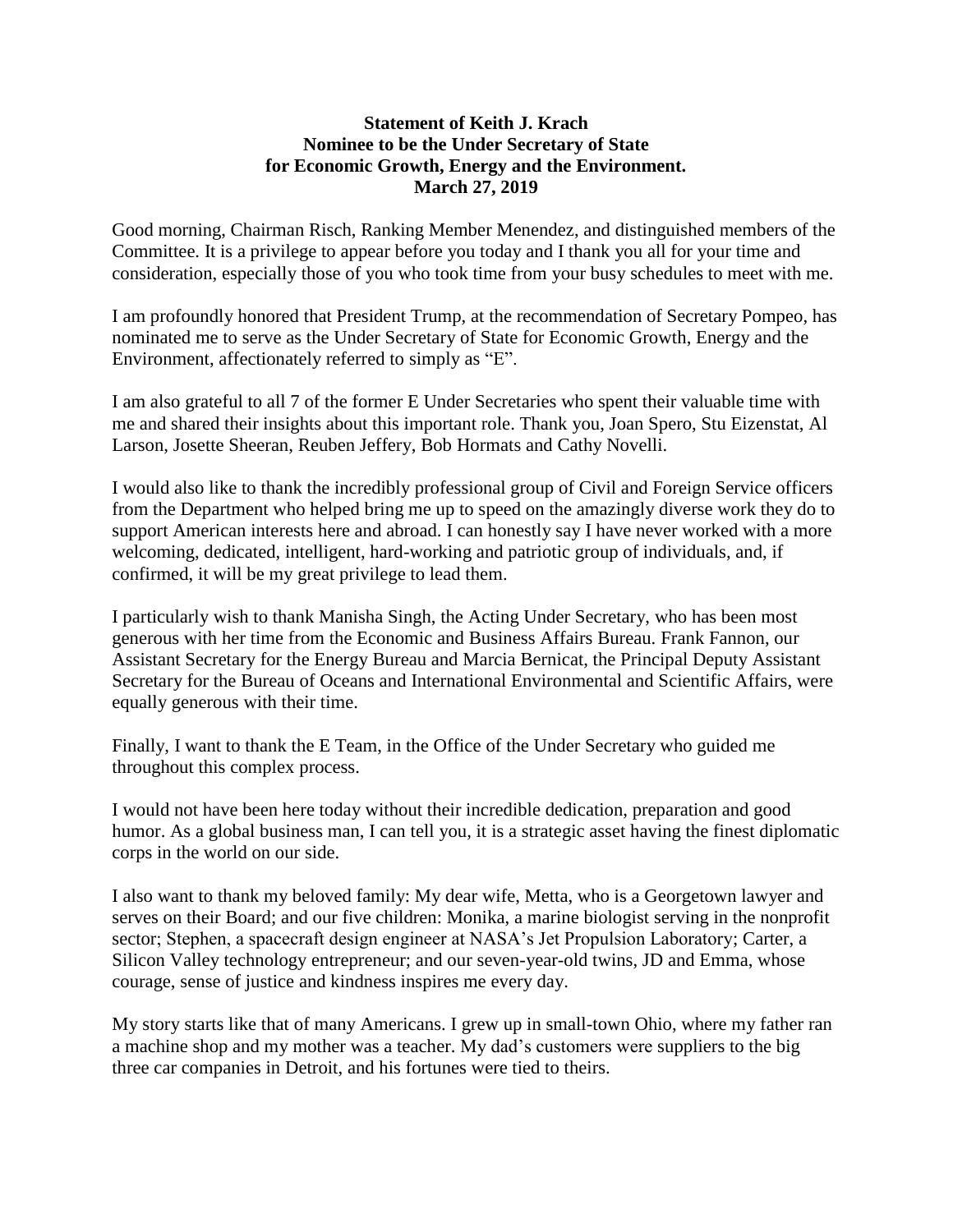In good times, he employed as many as five workers, whom he considered family. When things slowed down, I saw him go through the agonizing process of having to lay off trusted employees. His pain was not lost on me.

At the age of 12, I became a welder in his shop and soon learned how to work the machines. I cherish the memory of working at his side. In boom times, we scrambled to fill big orders. In bad times, I was his only employee.

When orders dried up, my mom courageously assured us that "everything would be okay and to buckle our chinstraps." To help make ends meet, she worked second and third jobs, including coaching the 9th grade boys wrestling team. She was and is our rock and inspiration.

My father dreamed that I would get some "college knowledge" and return as an engineer to help him grow the machine shop into a big company of 10 employees. While I did become an engineer, I never did go back to work with my dad in Ohio. But I think he was proud that I went to work for General Motors, the biggest company in the world at that time, which my dad had taken to calling "Generous Motors" after they awarded me a full scholarship to attend both Purdue University and Harvard Business School.

I will be forever grateful for my 10 years working at GM where I learned manufacturing at the Cadillac plant in Detroit, engineering at the GM Tech Center, finance at the New York Treasurer's Office and was given the opportunity to lead a pioneering robotics joint venture, which I am proud to say has grown into the largest industrial robot manufacturer in the world.

That taste of hi-tech innovation inspired me to take the risk to move out West and become an entrepreneur. In my eyes, Silicon Valley is "the West Point of Capitalism," a corporate United Nations, a total meritocracy and a place where failure is recognized as the best teacher. The objective is to reinvent everything, innovate at scale, with speed being the ultimate currency.

My Silicon Valley journey essentially began at Rasna Corporation, a software company where we invented Mechanical Design Synthesis that enables engineers around the world — like my rocket-scientist son at NASA — to optimize their designs in real time. I went on to start another company called Ariba, taking it public as the world's first business-to-business internet ecommerce company. My goal was to create a values-driven company that was "built-to-last." Last year, \$1.7 trillion in transactions were processed through the Ariba network, more than Amazon, eBay and Alibaba combined.

My mother taught me that a meaningful career is truly about "giving back and paying it forward," so after some initial success I set out to give back to the organizations that helped me along the way, as well as, pay it forward to people who are less fortunate than me.

I served on the Board of the largest private issuer of micro loans in the world, Opportunity International. I saw firsthand the way that transformational leadership and the private social sector can truly change communities and help families, many living on less than a dollar a day, by spreading kindness, empowerment and hope. I would bring my three teenage children along on these journeys as we traveled to the poorest of neighborhoods, schools and orphanages in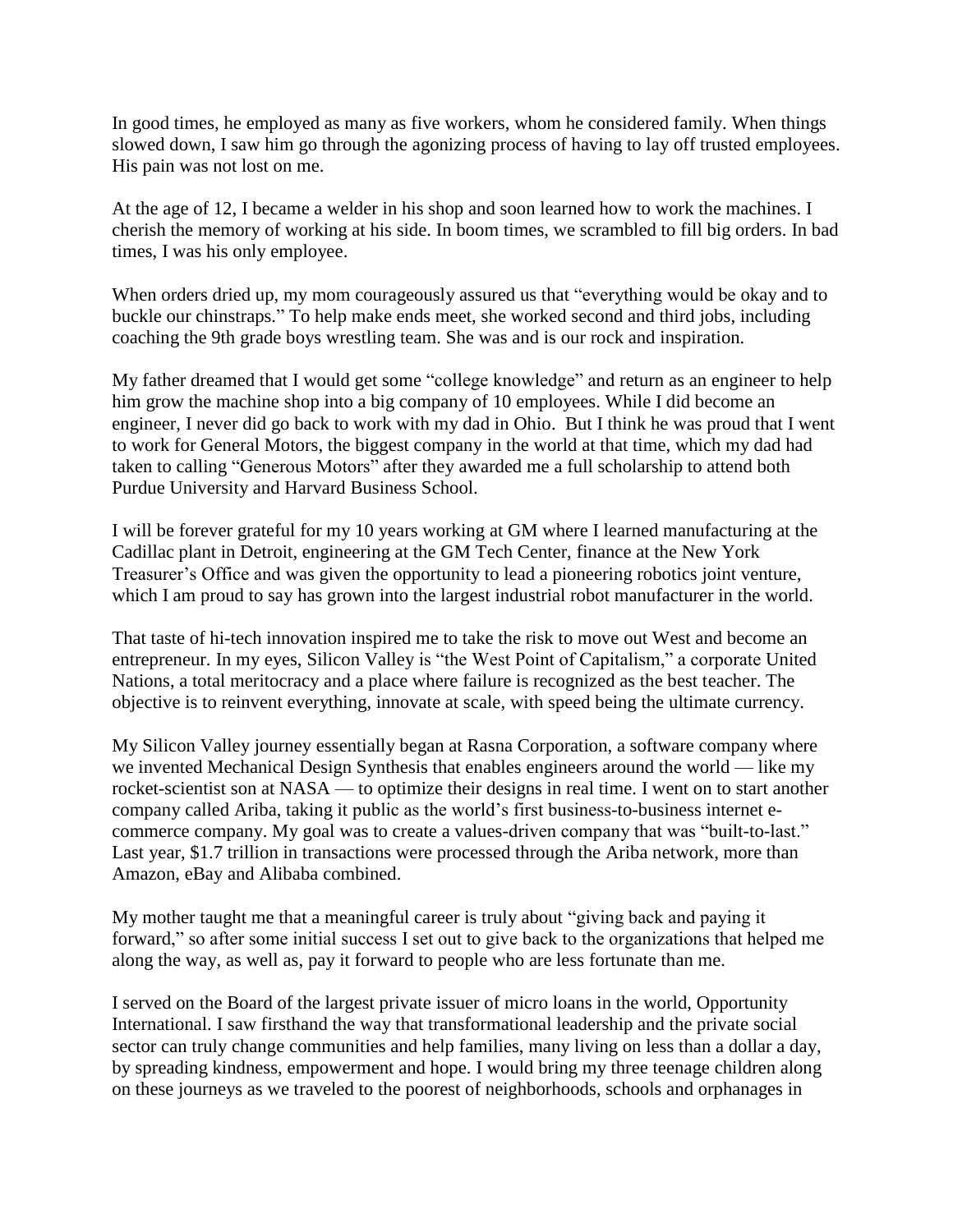countries like Kenya, the Philippines, India, Honduras, Indonesia, Peru, Viet Nam, and Nicaragua.

They made hundreds of close connections by giving a warm hug and personally handing out numerous \$50 loans. They witnessed in person the impact of what I refer to as "the 3 big E's" the power of entrepreneurship, economic empowerment of women and education. I will never forget what my 12-year-old son said, while in the slums of Mumbai, after handing a \$50 loan to an 18-year-old single mother of a crippled child so that she could purchase a sewing machine instead of a dreadful alternative. "I get it now, dad. Just like it says—we are not giving them fish, we are teaching them to fish." I knew then that by helping to transform the lives of those less fortunate, my children's as well as my life would be forever transformed.

Always near and dear to my heart is my alma mater, Purdue University, where I had the honor of serving as the chairman of the Board of Trustees and recruiting the former head of OMB and Governor of Indiana, Mitch Daniels, to be our president. At Purdue, we worked to create a model in higher education, innovating new solutions in student affordability, online learning, global reach and retraining the workforce, which I believe will have a lasting impact in reforming higher education.

I am particularly proud that Mitch is now recognized by WSJ as America's most innovative university president and equally proud that we have frozen tuition for the last 7 years, working to address the \$1.5 Trillion student debt crisis.

I eventually went back to be a CEO and Chairman again at a small 50-person company called DocuSign that had a simple dream of automating the signature process. After recently completing 10 years there, it is now a public company with more than 400 million users in 188 countries and recognized worldwide for its transformative impact on the way business is done. It is an example of how private industry and technological innovation can accelerate commerce securely by replacing slow, wasteful paper transactions — and along the way, we saved the planet 20 billion pieces of paper.

This Ohio boy, who began his journey welding parts and later had the good fortune of welding together billion-dollar companies, has had the blessing of a true All-American dream. But not even this dreamer could have ever imagined, that one day, he might be presented with an opportunity to give back to this great nation, which has given him so much.

If confirmed, it would be the privilege of my life to serve this country and pay it forward to the next generation of Americans.

I fully appreciate the enormity and gravity of this role, especially in a time where the reality we face as a nation is one of ever-increasing cyber warfare and seemingly ceaseless variations of intense, perhaps even weaponized, economic competition.

As you know, our rivals are playing the long game and they are playing for keeps—a fourdimensional game of economic, military, diplomatic and cultural chess with little respect for